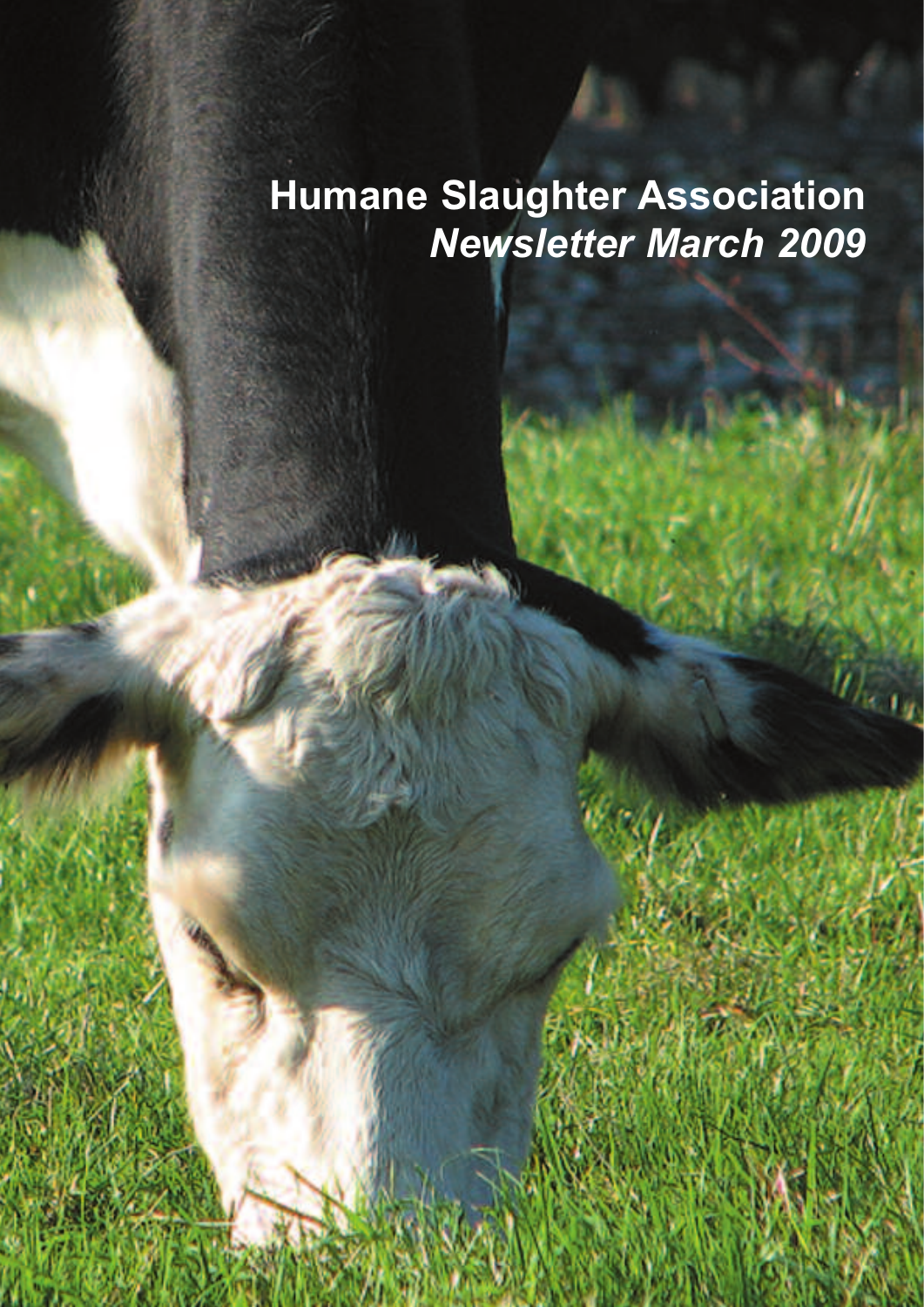#### **Chairman's comment**

As the new Chair of the HSA's Trustees, I am very pleased to introduce this Spring Newsletter.

Over the years, the HSA has played an instrumental role in promoting a great many improvements in food animal welfare and the charity continues to be active over a diverse range of projects. You will note that increasingly our involvement extends beyond our shores.

The new Humane Slaughter Award has been introduced to recognise and promote advances in humane slaughter and we look forward to the announcement of the winner of the inaugural award in due course.

The HSA's education and training services are now featured in a new brochure and I would encourage everyone with an involvement or interest in livestock handling and welfare to obtain a free copy. Training continues to be provided to a wide range of people from smallholders and processing plants to veterinarians and o the r specialist bodies, both in the UK and overseas.

Substantial work continues in the welfare of poultry with collaboration in two major projects addressing the welfare of poultry on shackle lines, and the development of more effective, head-only, stunning.

The new EC Regulation on the protection of animals at slaughter and killing contains, amongst other things, proposals for a national reference centre in each member state, to undertake various tasks important to welfare. The HSA will be investigating its possible role in such a centre in the UK and we look forward to the outcome with much interest.

I thank you for all your interest in and support of the charity's work.

John H. Pratt

*John Pratt, Chairman*

## **Proposed European Council Regulation on the protection of animals at the time of killing**

During 2008 the European Commission published its proposals for a new Council Regulation (directly applicable to all Member States) to update the existing European legislation (Directive 93/119/EC on the protection of animals at the time of slaughter and killing) that was put in place fifteen years ago. The legislation needs revision and the HSA has been following the process and feeding into it.

One of the proposals is that each Member State shall appoint a national reference centre to undertake various tasks including: provision of technical expertise relating to the approval of slaughterhouses, carry out assessments of new stunning methods, actively encourage development of codes of good practice, and accredit bodies for the issuance of certificates of competence. If agreed, such centres would clearly play a major role in the operation of the Regulation and the HSA is aiming to organise a workshop to discuss what might be involved in establishing such a centre for the UK and what form it might take.

## **New award to recognise significant advances in humane slaughter**

Very large numbers of farmed livestock are slaughtered daily around the world to provide food and other resources for human benefit. It is important that slaughter methods are as humane as possible. During the last 100 years or so, great advances have been made in this field and work continues in pursuit of further improvements.

To encourage and give recognition to important contributions made in this field, the HSA has launched a new award scheme for individuals or organisations (anywhere in the world) whose work has resulted in significant advances in the humane slaughter of farmed livestock.

This new scheme was advertised in December 2008 with a 31 March 2009 deadline for applications. We hope to receive a good crop of applications and to be able to announce a winner later in the year. This year's Spring Appeal is to support the new Award and your help will be much appreciated.

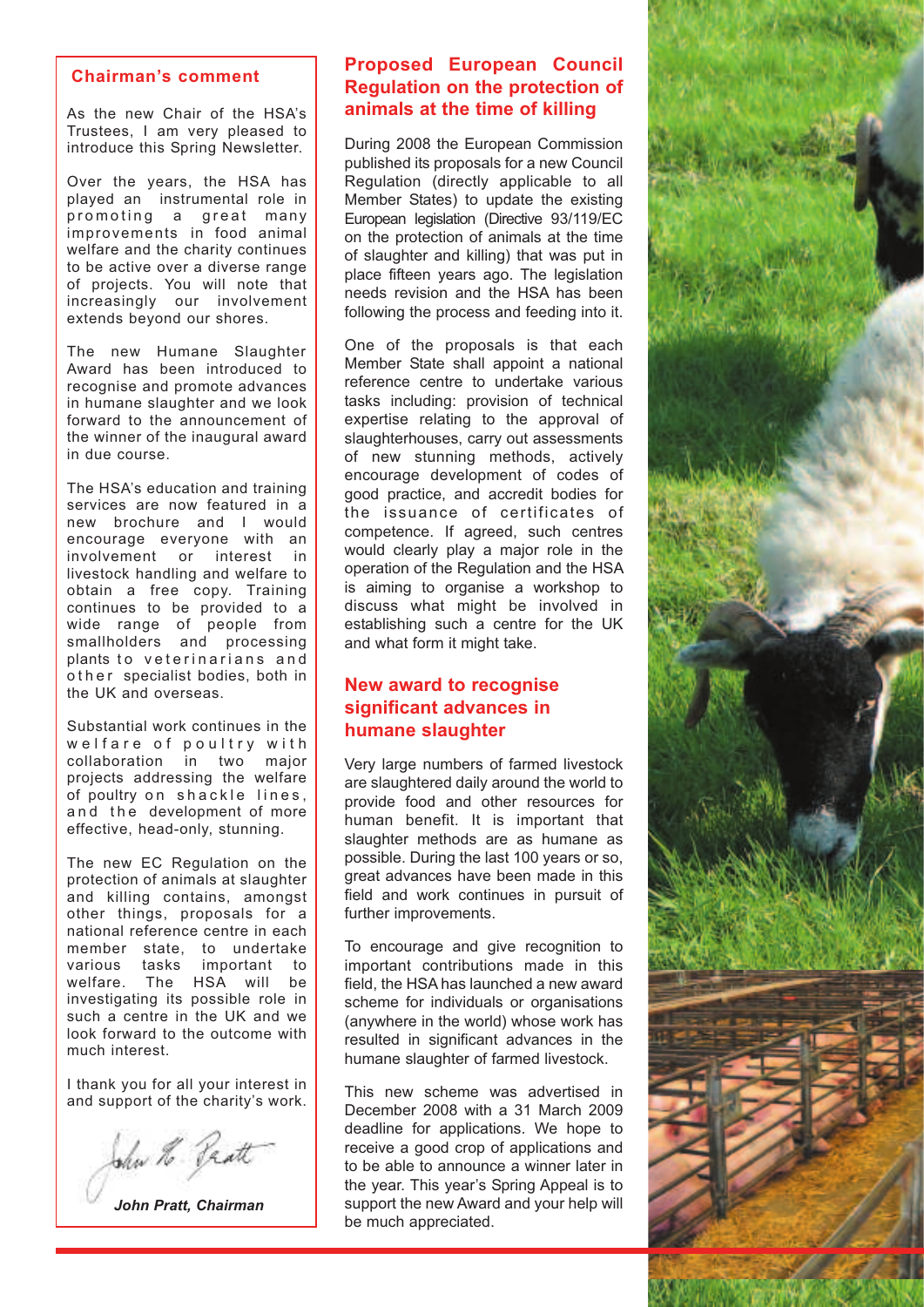

#### **Welfare of poultry on shackle lines**

The most common method of stunning poultry in the UK is by electrical waterbath. As part of this stunning procedure, birds are inverted and suspended upside down by the legs so that they enter the water head first. Previous research has shown that poultry find shackling aversive and an alternative would be ideal.

Work is nearing an end on a Defra-funded research project which aims to reduce stress and discomfort on the shackle line with a breast support system. It is envisaged that companies will be able to modify their existing shackle lines without too much difficulty and improve poultry welfare during this process.

## **Head-only stunning of poultry using electrical waterbaths**

A new project for the HSA has begun in earnest with a visit to The Netherlands to observe a novel method of assessing stunning in poultry. This method may be incorporated into the project as a way of monitoring the effectiveness of head-only stunning of poultry using an electrical waterbath.

Head-only stunning in electrical waterbaths differs to current industry practice where the electric current is passed through the whole

body of the bird. However whole-body application of current may cause damage to the meat and this puts pressure on companies to reduce downgrading. Head-only stunning in electrical waterbaths may therefore provide a solution to this problem by avoiding negative effects on meat quality while targeting the brain for an effective stun.



## **HSA staff news**

In December 2008 the HSA welcomed a new Technical Officer, Elizabeth Bilbe, to the staff.

Elizabeth has a keen interest in agriculture and animal welfare having grown up in the countryside and worked on a dairy farm, at a wildlife hospital and in a veterinary practice in school holidays and as a student. She has a BSc in Animal Science from the University of Edinburgh and an MSc in Meat Science from the University of Bristol, where she also completed Animal and Poultry Welfare Officer training. Prior to joining the HSA, Elizabeth worked at the Scottish Agricultural College.

Dr Ambrose Tinarwo has taken up a teaching post at Moulton College in Northampton. We thank Ambrose for all his valuable contributions while at the HSA and wish him the very best in his new work.

#### **Out and about – visits to equipment manufacturers, farms and processing plants**

The HSA has been invited to visit a number of processing facilities this year, including Tulip Limited in Westerleigh, Moy Park Limited in Anwick and two trout farms in Yorkshire. The HSA has also visited two smallholders to observe their seasonal slaughter of geese and turkeys for the Christmas market. In addition to this, the HSA has been in contact with Anglia Autoflow Limited, to keep up to date with developments in the manufacturing of poultry harvesting and killing equipment.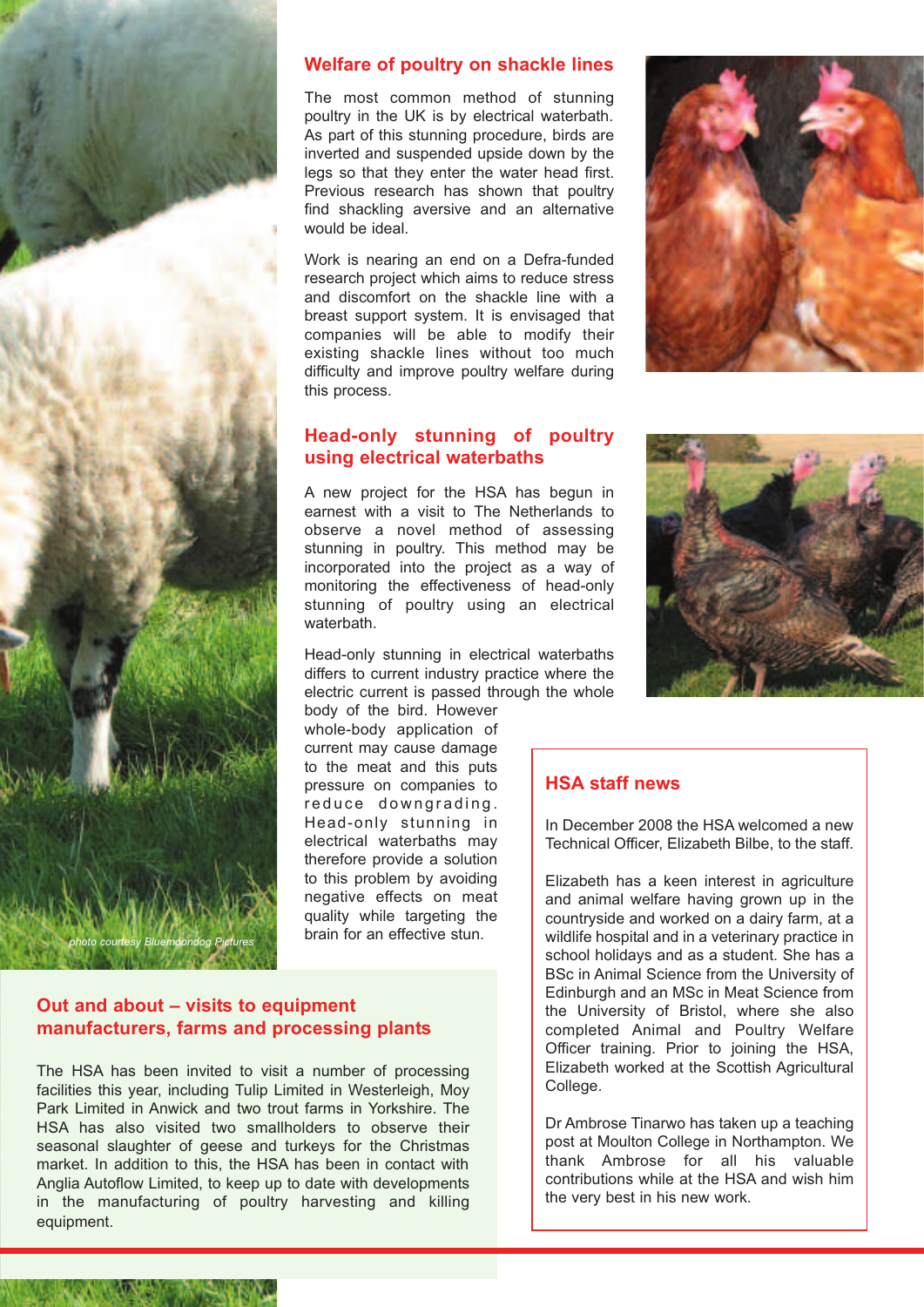

## **HSA** *Education & Training*

The HSA's new brochure promoting its training activities has now been produced. It explains to the reader the variety of training courses the HSA can provide; everything from lectures for students and talks for local groups interested in animal welfare, through to practical training courses for abattoir staff and smallholders. If you would like to receive information on HSA training courses and lectures, please contact the HSA office.

Charles Mason, HSA Technical Director, has successfully completed a programme of firearms refresher courses for Animal Health (formerly State Veterinary Service). These courses were held at Worcester and consolidated the initial two-day firearms courses carried out during 2007 and early 2008. Over 70 Animal Health veterinary field staff have now attended both courses and a new programme of primary and refresher courses for new trainees will be held later this year, with the HSA again being the leading training provider.

In collaboration with FCCA, an independent company specialising in food chain consultancy and auditing, the HSA carried out a joint training session in animal welfare at a major lamb processing plant in the south west in early October. The training was tailored for a number of shop-floor and security staff who are, or who may be, directly involved with the live animal side of the operation. The course covered all aspects of unloading, handling, penning, stunning and slaughter of sheep. In addition, special attention was given to identifying sick or injured animals and implementing the correct procedures to deal with them. More such courses, covering all the major farmed species including poultry and fish, are planned for later this year.

## **Poultry welfare training for processing plants**

Following on from the training program for staff from Bernard Matthews Farms in October 2007, the HSA provided training for other members of staff from the same company in November 2008. Thirteen employees from two sites attended the two-day course, day two of which was held at Easton College, Norwich.

Leading duck processor Cherry Valley Farms Limited requested the HSA provide poultry welfare training for a number of their employees in November 2008. The training program covered duck welfare during catching, transport and slaughter and was well received by the participants.

## **Training for smallholders**

In September and October 2008 respectively, the HSA visited Plumpton College at the Netherfield Centre in East Sussex and the Royal Agricultural College in Cirencester. The purpose of the visits was to provide training in how to humanely slaughter poultry using electrical and mechanical stunners. Each course was fully booked and participants ranged from students, to those who keep a few hens in the back garden, through to commercial smallholders who sell their birds at the farm gate. All participants on the courses were successfully certified as competent by the veterinarians from Animal Health and were able to collect their registered slaughter licences.

The HSA has been asked to provide training at these two colleges again in the spring of 2009. If you are interested in attending an HSA training course please contact info@hsa.org.uk or 01582 831919.



*photo courtesy Bluemoondog Pictures*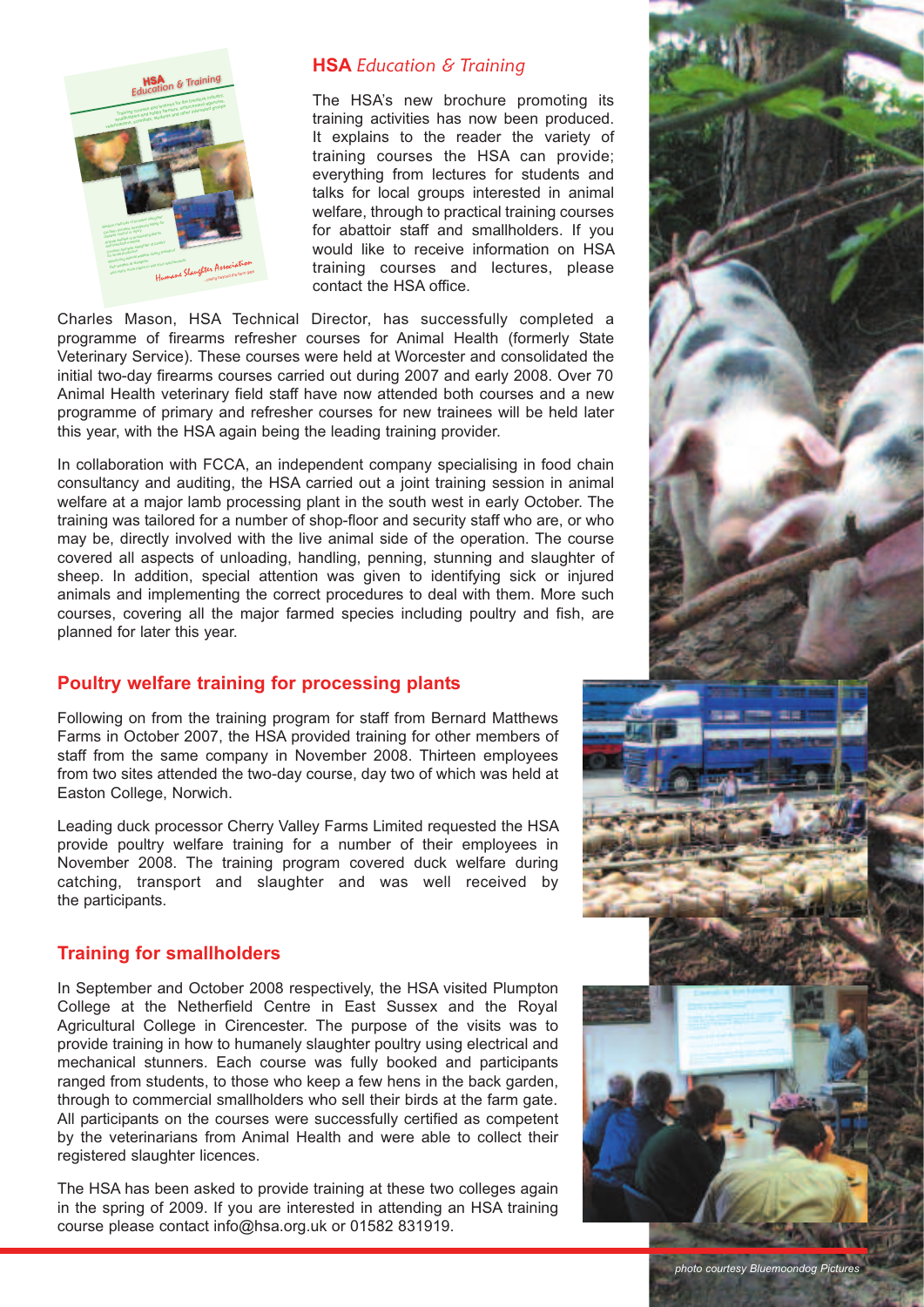

#### **Overseas**

In November 2008 Charles Mason, HSA Technical Director, travelled to New Zealand and journeyed the length of the country from Auckland to Queenstown, via Hamilton, Taupo, Hawke's Bay, Wellington, Christchurch, Twizel, Dunedin, and Te Anau. During the trip he attended the Commonwealth Agricultural Conference in Christchurch, visited a number of livestock farms, breeding projects and processing plants, and carried out some welfare-at-slaughter audits on behalf of one of the UK's major retailers.

Agriculture accounts for a large proportion of New Zealand's gross domestic product. Milk and lamb are its largest exports, with 97% of its milk being exported in powder form to South East Asia. The demand for wool has fallen in recent years and consequently the number of sheep being farmed is significantly less than ten



years ago. However, dairy farming is on the increase and areas such as the Canterbury Plains in the South Island, which used to be exclusively grazed by sheep, are now being increasingly used for herds of milking cows. There is also a significant export market for quality beef to Japan.

On his return from New Zealand the Technical Director travelled to Ireland to conduct a training programme for government veterinary surgeons. The training was in two parts – theoretical and practical – and took place near Cork. Eight Department of Agriculture Veterinary Officers were trained in the correct use and maintenance of captive-bolt and electrical stunning equipment in relation to killing pigs in emergency and disease control situations.

#### **Electrical stunning of Arctic Charr in Sweden**

Arctic charr are a salmonid fish species farmed in Sweden. Many are currently killed using carbon dioxide narcosis and there are serious concerns for fish welfare when using this method. In September 2008 the HSA and Silsoe Livestock Systems Limited travelled to the north of Sweden to ascertain what electrical parameters were required for the humane electrical stunning of Arctic charr, in an attempt to provide a humane alternative and improve the welfare of charr at slaughter. Trials were carried out in collaboration with the Swedish Life Sciences University and a set of electrical stun parameters were identified that could be used to achieve humane, high quality, high speed harvests at an acceptable price. A prototype stunning machine may be developed in Sweden to further test this approach.



#### **Llama and sheep welfare in Bolivia**

Georgina Limon Vega was awarded the Dorothy Sidley Memorial Award for 2008 and she recently submitted her report on the welfare of llamas and sheep at slaughter in Bolivia. The report highlights the need for education and funding so that the abattoirs in the area of study in Bolivia have access to higher welfare methods of slaughtering livestock. Speaking at the UFAW/HSA Vacation Scholars meeting at the University of Chester in December 2008, Georgina expressed how much she had enjoyed the project and her enthusiasm for continuing work in the same area, in her new job as a Research Associate at the Royal Veterinary College. We wish Georgina the best of luck in her new role and in promoting humane methods of slaughter in Bolivia.